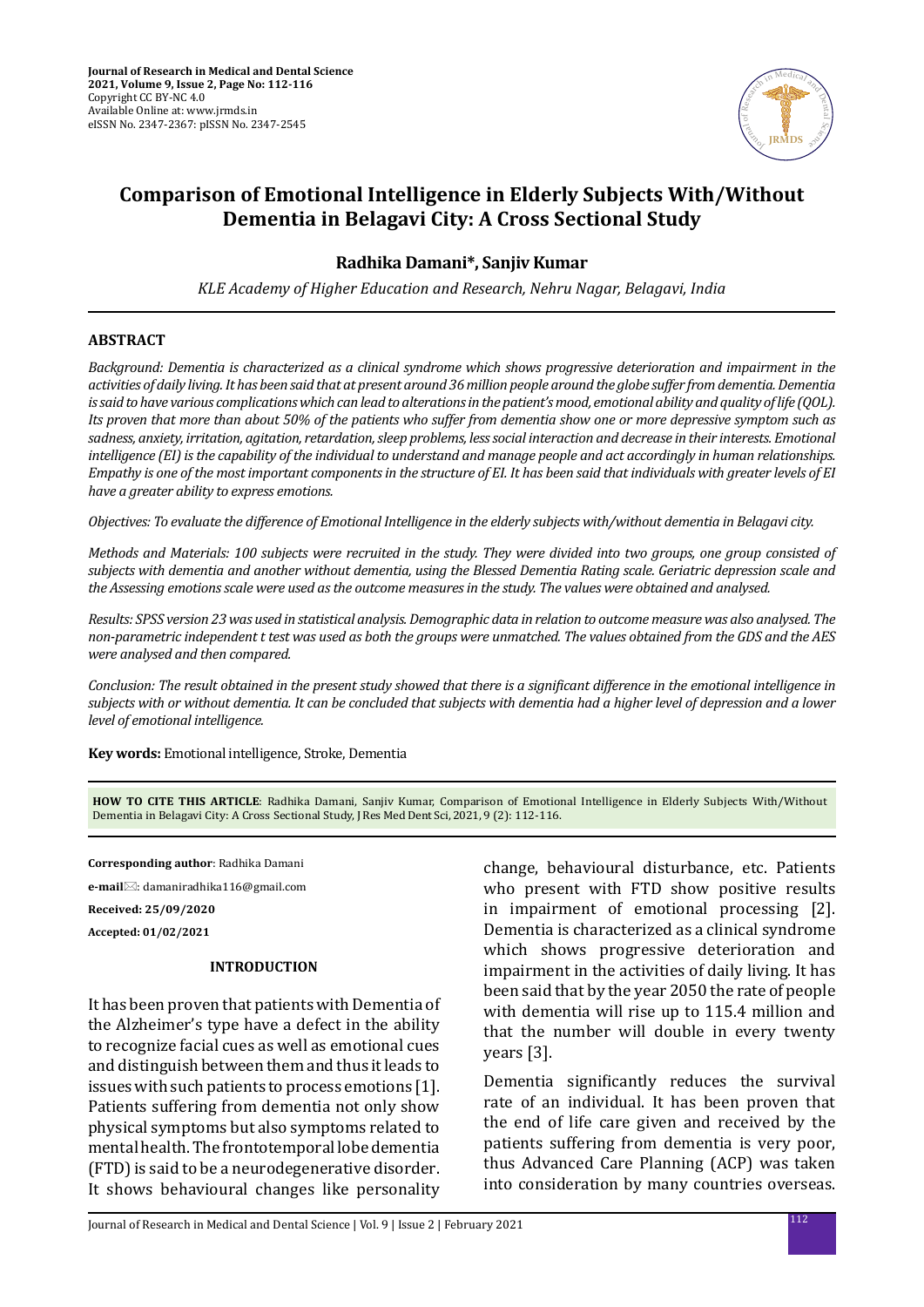It has a various number of programs which help in establishing communication and the patient's involvement about his current and future life decisions [4]. Dementia is said to have various complications which can lead to alterations in the patient's mood, emotional ability and quality of life (QOL). There are different symptoms which are associated with dementia. Depression and apathy are the most prevalent symptoms in dementia, although their association is complex. Its proven that more than about 50% of the patients who suffer from dementia show one or more depressive symptom such as sadness, anxiety, irritation, agitation, retardation, sleep problems, less social interaction and decrease in their interests [5].

Emotional intelligence (EI) is the capability of the individual to understand and manage people and act accordingly in human relationships. It is the person's ability to understand the intensions, motivations and the desires of other individuals and work effectively with others. It is to understand oneself, work effectively considering one's desires, fears, and capacities and thus regulates one's own life. EI has two types' 1–Trait EI and 2–Ability EI. Trait EI deals with emotions related to self-perception which is measured by the help of self-report. Ability EI deals with emotions related to cognitive abilities which are measured using maximum performance tests [6]. EI has various components like understanding emotions and perceiving the same. It has been said that individuals with greater levels of EI have a greater ability to express emotions.

It is necessary to study about the emotional issues and misbalances an individual with dementia suffers with because the patient himself will be too confused to understand his/ her state. When this is done in the early stages of dementia it becomes significantly easier to help the patient and to provide him/her with the needed intervention. As patients suffering with dementia tend to forget things and get confused easily they develop a tendency to get depressed and upset. These symptoms are not only due to what the patient is suffering from within but he/ she also tends to get depressed and anxious due to the problems they feel they create for their care givers. It is necessary to study about the emotional intelligence of such patients and help them receive the necessary help in the earliest duration possible [7].

## **MATERIALS AND METHODOLOGY**

This was an observational study with non– probability sampling design. The duration of the study was one year. Ethical clearance was obtained from the Institutional Ethical Committee. After finding the suitability as per the inclusion criteria subjects were selected to participate in the study. 121 participants were assessed for the eligibility in the study. 100 individuals were enrolled in the study based on the following inclusion and exclusion criteria. Informed consent form was obtained from all the participants before commencing the intervention.

Inclusion criteria were as follows: (i) Subjects with age  $\geq 60$  years, (ii) Individuals with dementia (score on the blessed dementia scale ≥ 4) and without dementia (iii) Individuals who are able to read, understand and write. The subjects were recruited from the community and old age homes. This was an observational study with an open ended sample size.

Exclusion criteria were as follows: (i) No other neurological condition, (ii) Severe cognitive impairment, (iii) Subjects residing outside Belagavi

Outcome measure: Geriatric Depression Scale: GDS is a 30-item questionnaire with possible answer of yes/no. This questionnaire can be filled in a weekly interval. The GDS is a valid and reliable tool to measure the level of depression in the geriatric possible. It can rate the individual as normal, mildly depressed and severely depressed. This scale is considered simple to administer without occupying a lot of the therapist's as well as the patient's time [8].

**The assessing emotions scale:** This is a 33 item questionnaire which helps in assessing the ability of the individual to identify, understand, harness and regulate emotions both in themselves and in others. The items are rated from 1–5 (1–Strongly disagree and 5–Strongly agree) with a total score of 165. Higher the score, higher is the value of emotional intelligence [9].

**Procedure:** The study consisted of 100 subjects. 47 females and 53 males who were assessed for dementia using the Blessed Dementia Scale. Subjects were assessed for the level of depression they were suffering from using the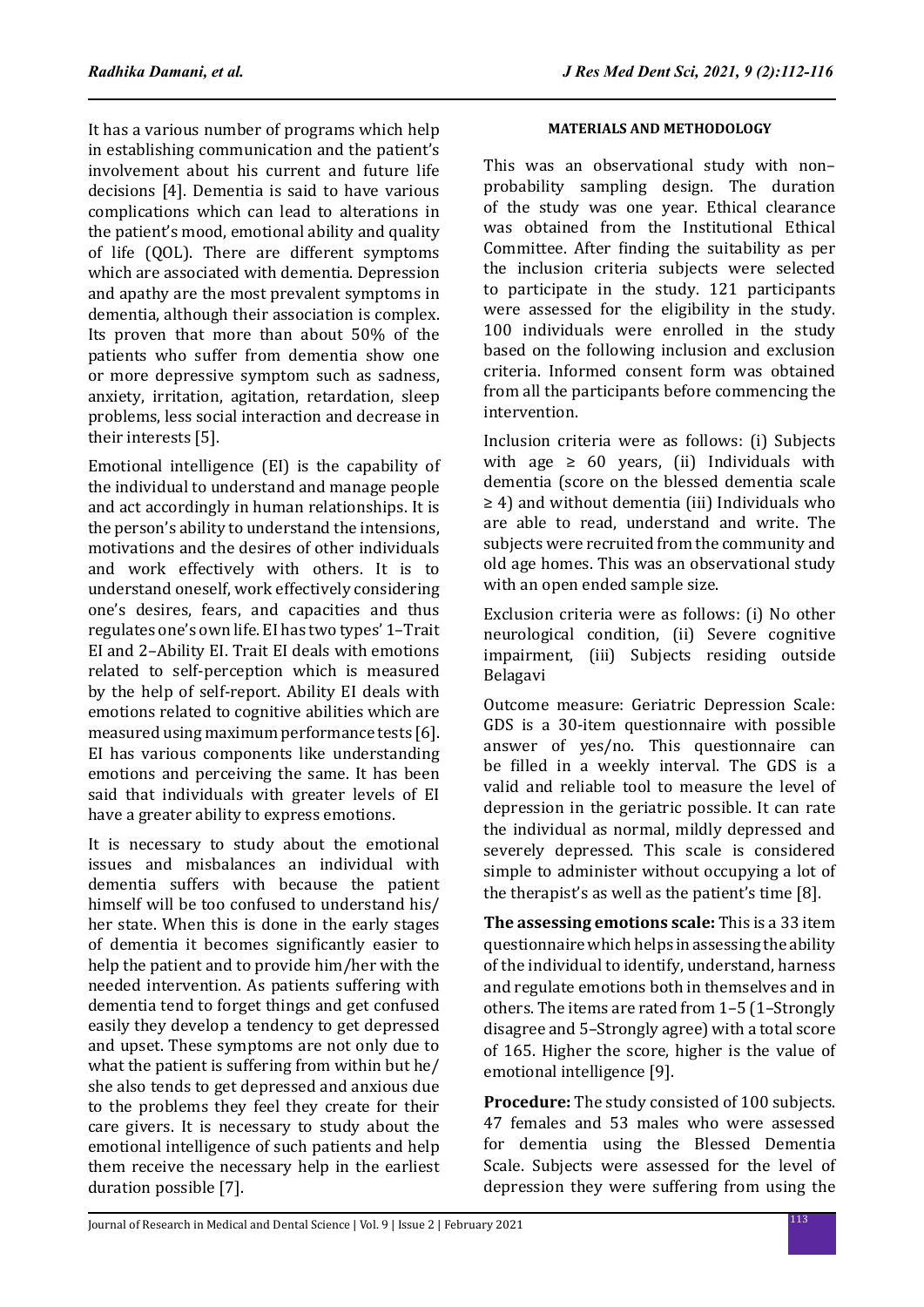Geriatric Depression Scale which can be used in the primary stages of dementia. After these subjects were divided into two groups, Group A consisted of subjects with dementia and Group B consisted of subjects without dementia. Then each subject's emotional intelligence was assessed using The Assessing Emotions Scale questionnaire. The subjects were made to understand the questionnaire completely in the language they found easy. Once the subjects were done filling the questionnaire the data collected was compared to find out the level of difference of EI between both the groups. These outcome measures were subjective and were dependent on the individual's mood, behavior and emotional balance.

## **STATISTICAL ANALYSIS**

Demographic data was explained using mean, standard deviation and percentage. Statistical analysis was done using statistical package of social science (SPSS) version 23. The non – parametric Independent t–test was used to check the difference in emotional intelligence between both the groups. The level of significance for the entire test was set at 0.05.

### **RESULTS**

The study included 100 subjects, 47 females and 53 males which showed that the number of males the study included was higher. Demographic data was analysed (Table 1) Both the groups did not differ significantly by height  $(158.12 \pm$ 7.80 *vs*. 159.16 ± 9.74, p=0.556), weight (66.95 ± 8.36 *vs*. 66.38 ± 5.54, p=0.700) and BMI (26.79 ± 2.98 *vs.* 26.36 ± 3.20, p =0.494) The mean age of subjects without dementia was  $67.31 \pm 4.78$ and the mean age of subjects with dementia was  $73.45 \pm 6.65$  which shows that there was significant difference with regards to age in both the groups.

Analysis of the Blessed Dementia Scale evaluates the subjects for dementia using the blessed dementia scale. The scores of both groups significantly varied (2.76 ± 1.14 *vs.* 14.02 ± 6.12, p=0.001). The scores of geriatric depression scale were significantly different in both the groups with higher depression seen in group of subjects with dementia (16.98 ± 3.47 *vs.* 22.41 ±2.79, p=0.001). Similar result was seen in Assessing Emotions Scale where higher scores indicate better emotional intelligence. The scores varied significantly in both the group  $(115.62 \pm 18.51)$ *vs.* 80.03 ± 11.82, p=0.001) (Table 2). The level of depression was significantly high in subjects with dementia whereas the subjects without dementia had better EI.

## **DISCUSSION**

The present study was designed to compare the

| Variable   | Group            | Mean             | <b>SD</b> | t-value | p-value  |
|------------|------------------|------------------|-----------|---------|----------|
| Age        | Without dementia | 67.31            | 4.78      | 5.372   | $0.001*$ |
|            | With dementia    | 73.45            | 6.65      |         |          |
| Height     | Without dementia | 158.12           | 7.8       | 0.59    | 0.556    |
|            | With dementia    | 159.16           | 9.74      |         |          |
| Weight     | Without dementia | 66.95            | 8.36      | 0.387   | 0.7      |
|            | With dementia    | 66.38            | 5.54      |         |          |
| <b>BMI</b> | Without dementia | 26.79            | 2.98      | 0.687   | 0.494    |
|            | With dementia    | 26.36            | 3.2       |         |          |
| Variable   |                  | Group            | Number    |         |          |
| Gender     | Males            | Without dementia | 21        |         |          |
|            |                  | With dementia    | 26        |         |          |
|            | Females          | Without dementia | 21        |         |          |
|            |                  | With dementia    | 32        |         |          |

**Table 1: Demographic statistics of age, height, weight, BMI and gender.**

**Table 2: Analysis of blessed dementia scale, geriatric depression scale and assessing emotions scale.**

| Variable               | Group            | Mean   | SD    | t-value | p -value |
|------------------------|------------------|--------|-------|---------|----------|
| Blessed Dementia Scale | Without dementia | 2.76   | 1.14  | 11.755  | $0.001*$ |
|                        | With dementia    | 14.02  | 6.12  |         |          |
| GDS                    | Without dementia | 16.98  | 3.47  | 8.384   | $0.001*$ |
|                        | With dementia    | 22.41  | 2.79  |         |          |
| <b>AES</b>             | Without dementia | 115.62 | 18.51 |         | $0.001*$ |
|                        | With dementia    | 80.03  | 11.82 |         |          |
|                        |                  |        |       |         |          |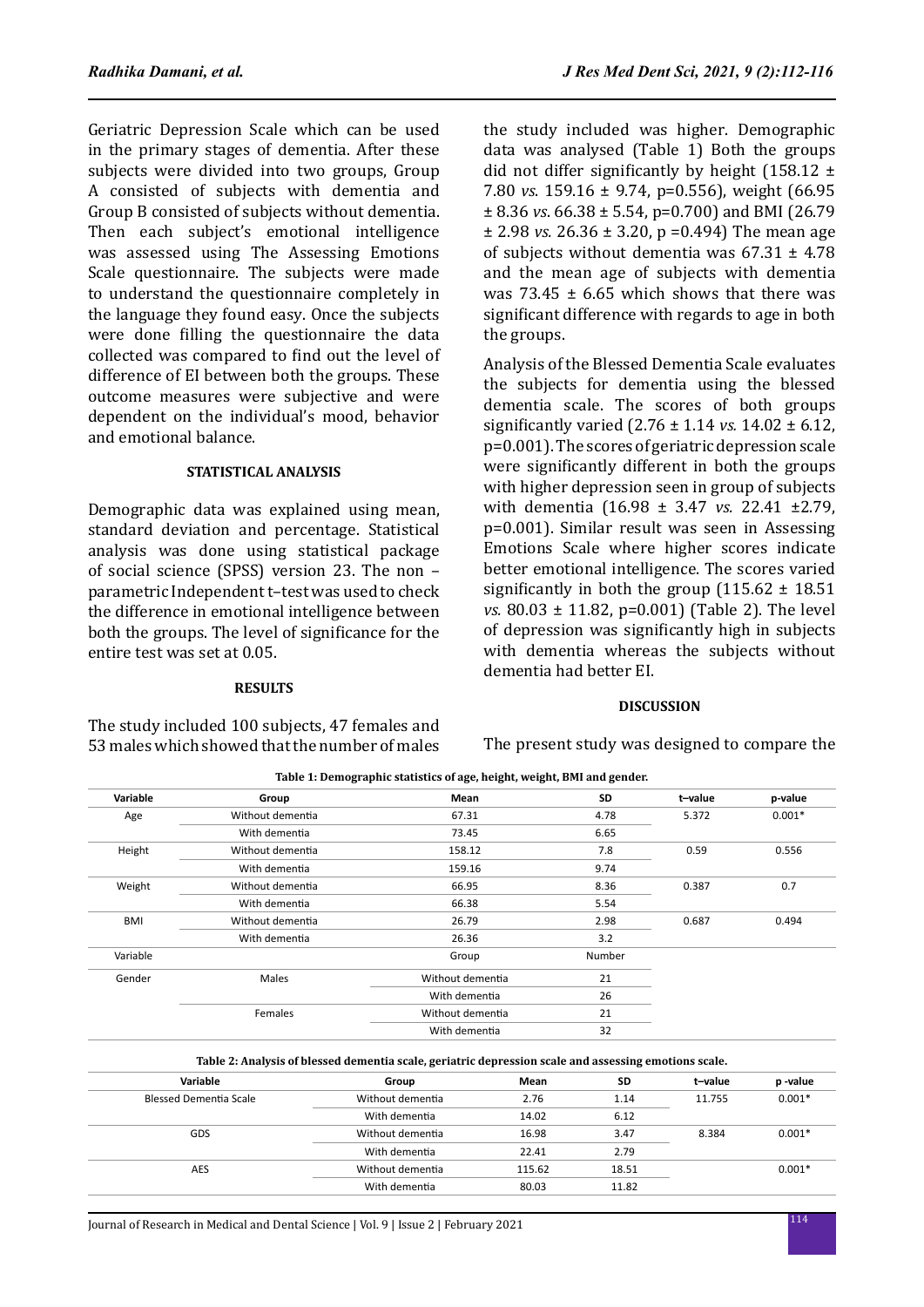difference in the values of emotional intelligence in subjects with subacute stroke with or without dementia. The dementia rating scale was used to divide the subjects into two groups based on their dementia level. The Geriatric Depression scale and the Assessing Emotions scale were used to rate the level of depression in the subjects and understand their emotional variations. The GDS and AES values showed statistical significance.

The study showed no significant difference between height, weight, BMI and gender. There was a significant difference between the groups with regards to age. This showed that comparatively subjects with increasing age show changes related to dementia sooner.

Seignourel et al. conducted a study which spoke about anxiety in dementia. The study suggested that the level of anxiety is much greater in patients with vascular dementia than Alzheimer's. It also suggested that the level of anxiety decreases with an increase in the stage of dementia [10]. The present study also concluded that patients with dementia show higher level of depression when compared to patients without dementia. Depression plays a significant role in affecting the quality of life of the patient. It lowers their self-esteem, moral and also de-motivates them. This can have a drastic effect on their emotions.

Allender et al. conducted a study where he evaluated the capacity of evaluating emotional cues and cognitive functioning in patients with dementia. He made two groups; the groups of patients with Dementia type of Alzheimer's and the other control group. Both the groups were made to identify emotional cues in a form of intervention. The study resulted that subjects in the first group were comparatively poor in identifying emotional cues as to that of the second group [1]. The present study concluded that subjects with dementia had a lower level of EI which states that their coping mechanism related to emotions is lower when compared to subjects without dementia. As the subjects were sub-acute stroke patients who were also diagnosed with depression, in our opinion this can cause changes in the level of their EI scores. Subjects with dementia have a poor EI score when compared to the ones without dementia.

A study was conducted by Da Silva et al. to assess the probability of developing dementia in the subjects associated with affective disorders. This was a systematic review in which many studies were taken into consideration. Maximum number of studies showed that subjects who suffered from depression have a higher risk of developing dementia. The study concluded that depression acts as a prodrome as well as a risk factor for the development of dementia [11]. The present study showed that the subjects from both the groups had depression but the level of depression in subjects with dementia was significantly higher when compared with subjects without dementia.

Patients suffering from dementia not only face issues with their memory but the problem also starts associating with their emotions. They start feeling burdensome on the care takers and are depressed with life. Emotional intelligence is where the person can co-relate his/her emotions, understand, manage and thus decide how he/she needs to act in the society. This is a very subjective matter and the level of EI keeps on changing according to the subject's mood or his/her feelings.

The advantages of doing this study was to understand the difference between the similar age group but with or without a particular problem. This can help the subjects understand their emotional capabilities and the triggers. This in turn can help them deal with their problems and emotional misbalance with a new perspective.

The limitation of this study was that the scales are subjective and the mood in which the subject fills the questionnaire also varies from time to time. Thus this can also give us results of the current situation only.

# **CONCLUSION**

The result obtained in the present study showed that there is a significant difference in the emotional intelligence in sub-acute stroke patients with or without dementia. It can be concluded that subjects with dementia had a higher level of depression and a lower level of emotional intelligence. Thus having a disease which can further deteriorate your physical, mental and social capability can have a greater effect on the level of emotional intelligence.